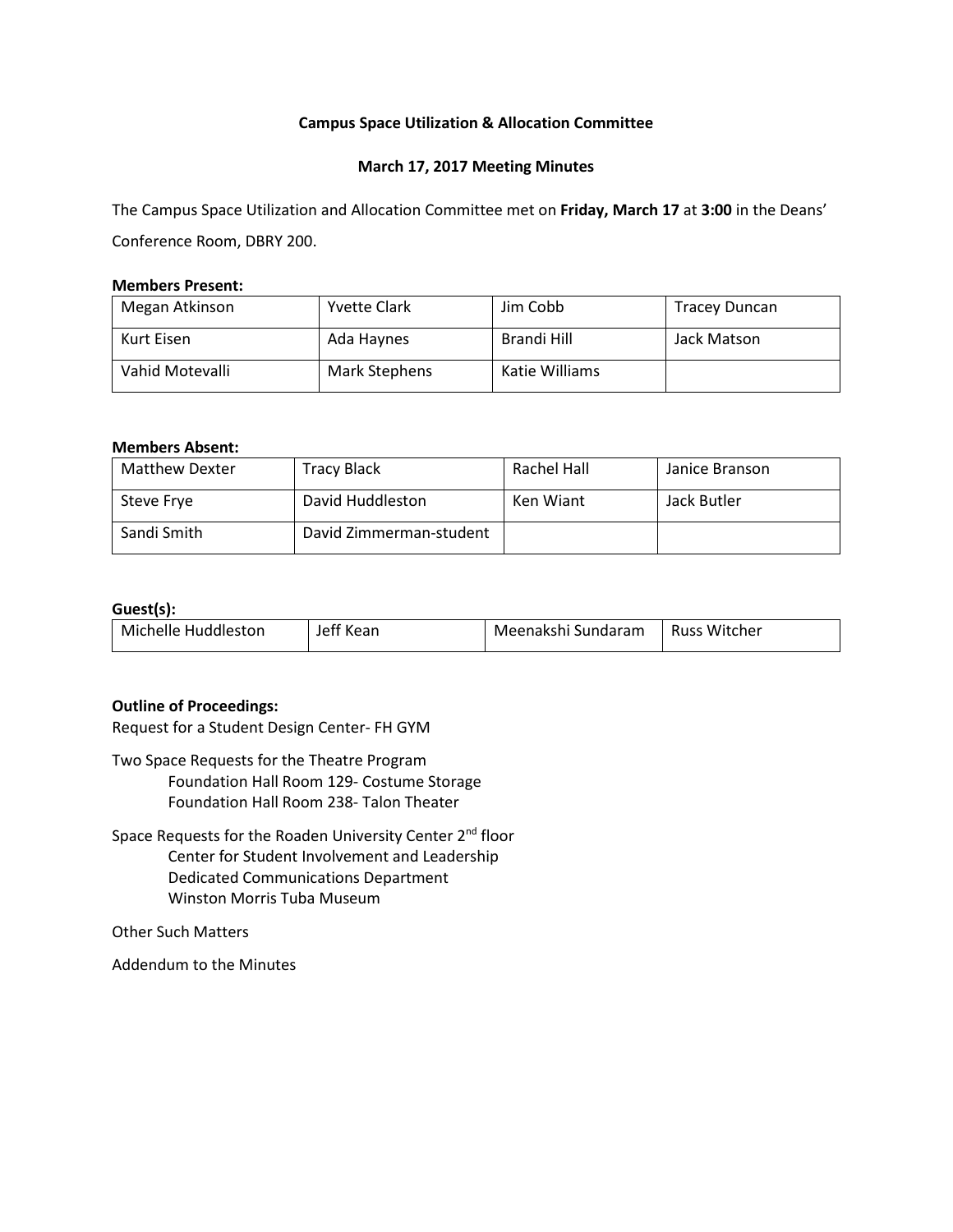# **Proceedings:**

A quorum being present, the meeting began at 3:03 p.m. Dr. Eisen suggested that, as there were guests present to discuss each space request, the committee first hear all requests then dismiss the guests so the committee could deliberate and vote. The committee agreed.

**Request for a Student Design Center- Foundation Hall Gymnasium-** *Dr. Sundaram presenting* The College of Engineering requested use of the Foundation Hall gymnasium for the creation of a Student Design Center.

- The space is to be divided with moveable partitions.
- The use will not be exclusive to engineering students; the space and equipment would be available to students with a specific design project and the appropriate training for the equipment.
- Mr. Jim Cobb advised that the space would require specific improvements before it could be used as it has not been occupied since Tennessee Tech University purchased the building.

*Motion.* Tracy Duncan moved to approve the College of Engineering's request for the Foundation Hall Auditorium to create a Student Design Center.

# *Second.* Ada Haynes

*Vote.* Motion passed with no objections.

# **Two Space Requests for the Theatre Program-** *Mr. Kean Presenting*

Mark Creter submitted two space requests for Foundation Hall: the auditorium in room 238 for continued use as the Talon Theater and room 129 for continued use as costume storage.

- Mr. Kean advised they did not object to the auditorium being used as a classroom or as a performance space by other faculty, students, or departments at the same time, and he also advised the sound and lighting equipment installed by the theatre program could be used by other departments with approval and training.
- The renovations in Jere Whitson eliminated the half-stories, which originally provided a costume storage room for the theater. Although most of the lower floor of Jere Whitson is dedicated to the Backdoor Playhouse, there is no longer a dedicated space that is feasible for costume storage.
- The primary concern was that the rooms requested are part of the surge space used for the relocation of offices and classrooms during building renovations, and two buildings are due to begin renovations following the reoccupation of Jere Whitson.

*Motion.* Brandi Hill moved to deny both requests due to the need for the surge space for the upcoming renovation of two academic buildings.

# *Second.* Vahid Motevalli

*Vote.* Motion to deny both requests carried with no objections.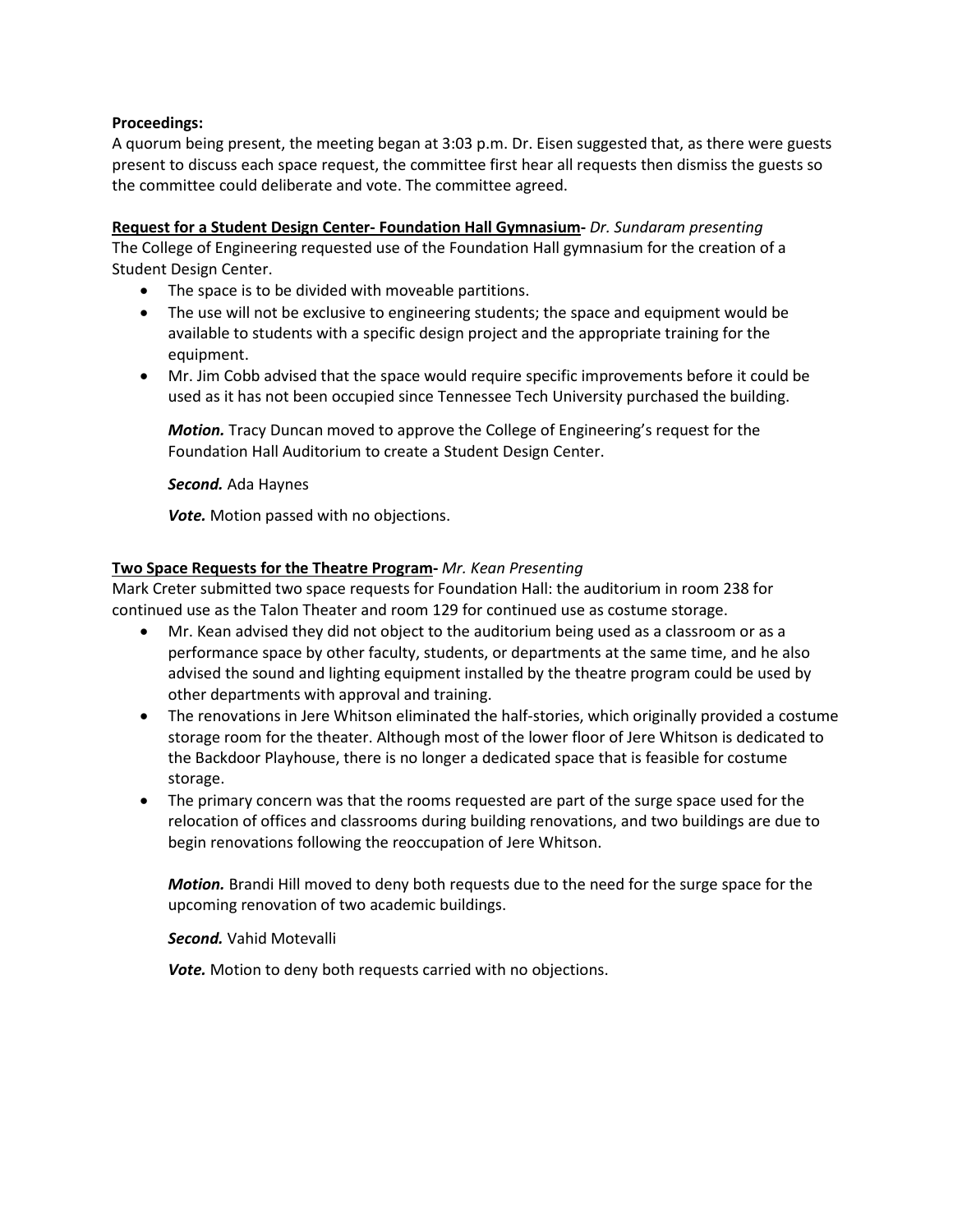# **Requests for use of RUC 2nd floor**

Financial Aid, following the reopening of Jere Whitson Hall, will vacate a suite of offices on the second floor of the University Center.

- *1. Center for Student Involvement and Leadership- Dr. Williams and Ms. Huddleston Presenting*
	- Would include the offices of the Dean of Students, Office of Student Activities and Tech Activities Board, Greek Life, Student Government Association, and Service Learning
	- Consolidating the offices makes it more efficient for students and office operations. The Dean of Students shares her space with the Student Activities Board, which does not provide the necessary privacy students consulting her would require.
	- Ms. Huddleston teaches courses and performs presentations, and the Service Learning Center has to close because she does not have the staff available to keep it open. The space on the second floor provides for a central reception for all of the listed offices, which would alleviate this issue.
	- If approved, there would be 1453 square feet available.
	- Subcommittee recommended approval.

# *2. Dedicated Communications Department Offices- Dr. Witcher Presenting*

- This proposal would use the second floor for office space for the Communications Chairperson, reception area, office space for full-time faculty members, classrooms, and a practice area for the Speech and Debate Team.
- If approved, the relocation of Communications would vacate space on the ground floor of Henderson Hall.
- Subcommittee recommended denial.

# **3.** *Space for the Winston Morris Tuba Museum- Ms. Duncan Presenting*

- Due to a new company leasing the Regions Bank Building, the Tuba Museum will need to relocate as soon as possible.
- There are custom glass enclosures which will be modified to fit a new space, and there are numerous photos, posters, and art pieces that will need wall space.
- Including the museum in the RUC will complement the Joan Derryberry Art Gallery on the first floor.
- This item was added to the agenda the day of the meeting; as such, there is no recommendation from the subcommittee.

After discussion, the members decided to follow the Subcommittee's recommendations. Dr. Stephens also suggested that per a provision in the committee bylaws, they could circumvent advertising the first floor space vacated by the Dean of Students and submit a recommendation to the President that this space be used for the Tuba Museum.

*Motion.* Jack Matson moved to approve the request for a Student Involvement and Leadership Space and to deny the request from Communications.

# *Second.* Brandi Hill

*Vote.* Motion carried with no objections.